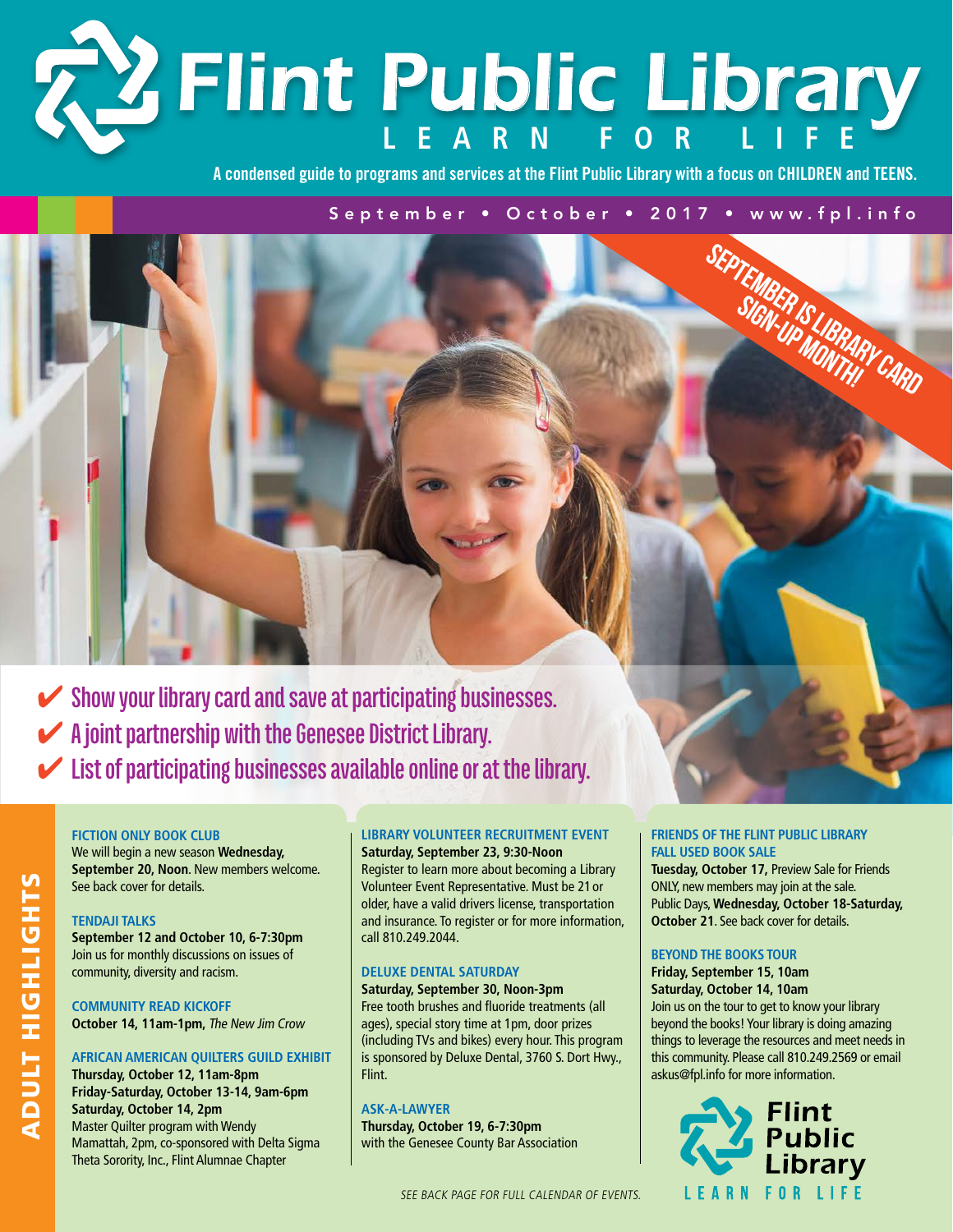## Children's Learning Place



# Bookie Babies



**Tuesdays, September 19, 26 & October 3, 10, 17, 24, 6:30pm, (6 weeks)** Parents & Caregivers bring your babies, birth to 2 years, for a fun and engaging reading experience based on the Every Child Ready to Read five practices-Talking ★ Singing ★ Reading ★ Writing ★ Playing Register, call 810.249.2170.

# Super Saturday Story Time

**Saturdays, September 16-30 & October 7-21, 1pm – New Time! (6 Weeks), (No Program Oct. 28).** A traditional story time for the family with an emphasis on helping children build reading skills.

| <b>DATE</b>  | <b>THEME</b>                          |                                                 |
|--------------|---------------------------------------|-------------------------------------------------|
| September 16 | Tap & Tell: Story Time with iPad Fun! | <b>EStudiOH!</b><br>learn • create • make @ FPL |
| September 23 | Chalk the Walk                        |                                                 |
| September 30 | Dental Saturday                       |                                                 |
| October 7    | Tap & Tell: Story Time with iPad Fun! | <b>EStudiOH!</b><br>learn • create • make @ FPL |
| October 14   | Quilts                                |                                                 |
| October 21   | Tap & Tell: Story Time with iPad Fun! | <b>EStudiOH!</b><br>learn • create • make @ FPL |





**Saturday, October 28, 10am-1pm** Co-sponsored by the Flint Public Library and the Genesee District Library

Trick-or-Treat at 10am followed by a fun musical program with Rick Kelley at Noon, 1pm pick up a free book from the Genesee District Library Mall Branch.

# Chalk The Walk!

### **SATURDAY, SEPTEMBER 23, 1pm**

FRONT SIDEWALK (Rain – in Downstairs Mtg Rm) Children of all ages can draw their favorite pictures on the Library's sidewalks. Pictures will be judged in age-based categories and winners will receive prizes.

# STEAM SATURDAYS: 2-3:30pm EStudiOH!

## Register, call 810.249.2569.

**SATURDAY, SEPTEMBER 9: KITES and FLIGHT: Explore** how things fly and make your own kite. 2nd grade and up.

**SATURDAY, SEPTEMBER 16: Paper Circuit Cards** Tweens/Teens. Learn how to make circuits using copper tape, coin batteries and LED lights. Create your own card and watch it light up! Ages 10 and up

**SATURDAY, SEPTEMBER 23: Join us for CHALK THE** WALK at 1pm for children of all ages.

**SATURDAY, SEPTEMBER 30: SOUND: Explore how sound** works and make your own rain stick, 2nd grade and up.

**SATURDAY, OCTOBER 7:** LIGHT: Explore how light works and make your own kaleidoscope, 2nd grade andup.

**SATURDAY, OCTOBER 14: ASTRONOMY: Explore the stars** and make your own constellation projector, 2nd grade and up.

Saturday, October 21: STRAW ROLLERCOASTERS: Explore forces to create a rollercoaster out of straws. 2nd grade and up.

## **Playdate@the Library**

### **Saturday, September 9, 1pm**

Choose from a variety of crafts to make and take.

# tap•o

### **Thursday, October 26 and Friday, October 27, 9am-1pm Visiting School Days**

Elementary and high school students from Flint Community Schools will discover the world of tap dance.

- Introductory tap dance workshop taught by visiting artists
- Historical presentation for high school students
- Mini-concert performance in the Flint Institute of Music's recital hall

Call Tapology at 810.787.0197 to register

## **Saturday, October 28, 4-5:30pm** Warm-up your best dance moves and dress-up in your favorite costume. **N FAMILY COSTUME** PARTY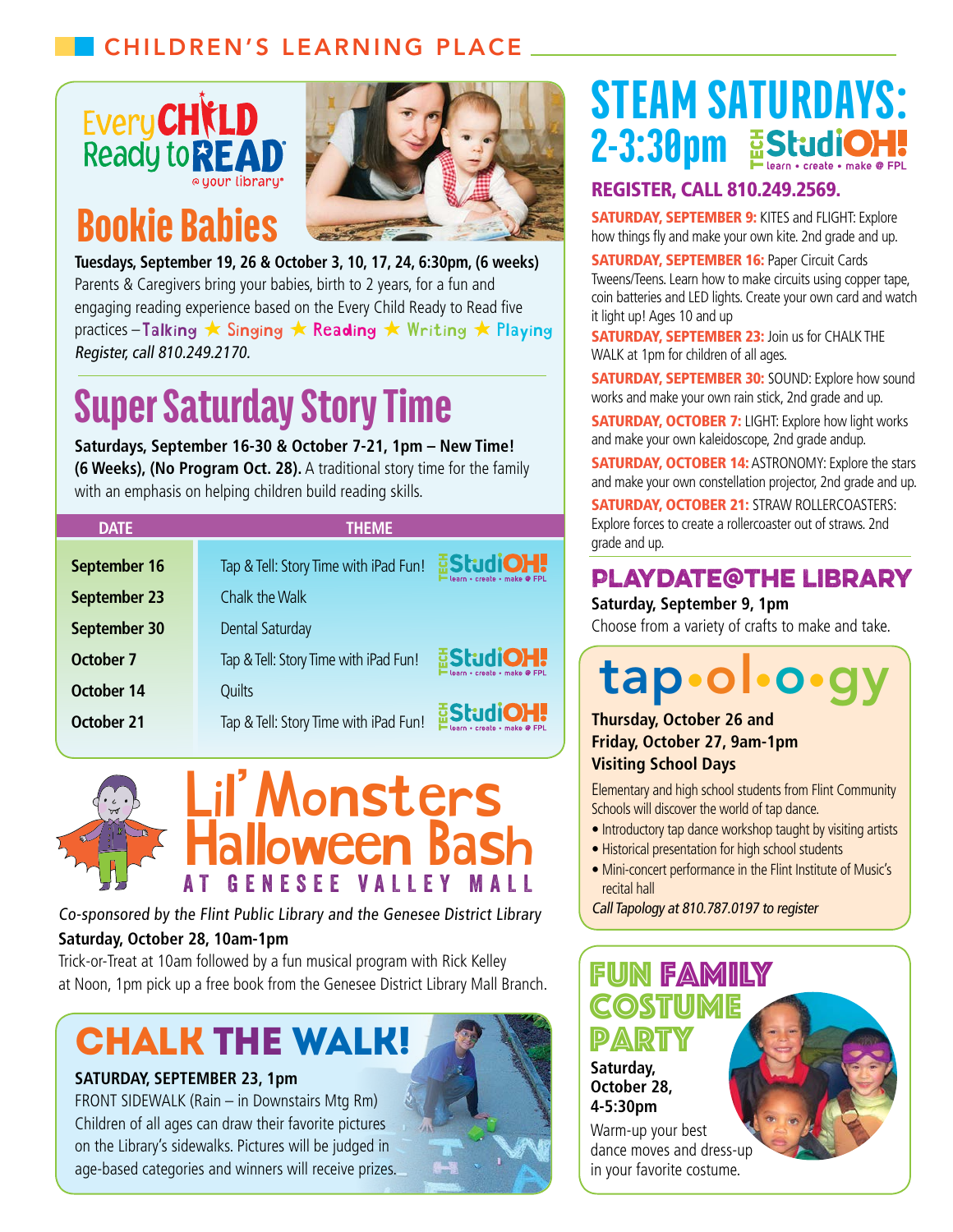# Genealogy Research Workshop: Beginning Your Family Search

## **Saturday, October 14, 9:30-Noon**

The Flint Public Library staff and the Flint Genealogical Society will explain the basics of genealogical research and discuss what local resources are available. Bring your questions and any family information you have to begin your family search! **(ages 14+)** Register, call 810.249.2569.

# Beginning Genealogy for Families: Two-Part Program

**Saturdays, October 28 and November 4, 10-11:30am, (2-90 min sessions)** Families working together **(adult and child, 12+)** will learn methods to explore their family's history! In the first session, learn the basics of genealogical research: building charts, where to search and what to record as you fill in the branches of your family tree. In the second session, we will use the results of your beginning research to look for your family in the 1940 U.S. Census. Register, call 810.249.2569.

# SATURDAYS WITH STEVE: **MINECRAFT@FPL**

### **September 16, 23 and October 21, 3:30-5pm**

Meet up with fellow Minecraft adventurers to build and survive in unique and exciting worlds. There will be different game modes and themes each time to challenge players of all skill levels. Players at all skill levels are welcome to join in! (Ages 8+)



## Tween/Teen Writers Workshop:

### **Tuesdays, September 26, October 10, 24, 4:30-6pm**

Ages 12-17 come join us for creative writing exercises, peer sharing and feedback by other writers your age. Writing, reading and discussion of writing each meeting!

### **ESRINO H** Paper Circuit Cards **Saturday, September 16, 2-3:30pm**

Come to this program and learn how to make circuits using copper tape, coin batteries and LED lights. Create your own card and watch it light up! (Ages 10 and up). Register, call 810.249.2569

## Teen Read Week **October 8-14**

Stop by the Teen Zone Browsing Desk between October 10 and October 14 to enter the shredded book contest. Try



to guess the YA Book based off of shredded pages and enter a drawing to receive prizes. Each teen will receive a free book just for participating! (Ages 12-18)

# Star Wars Reads Day!

### **Saturday, October 7, 3:30-6pm**

Play bingo by crossing off the Star Wars characters that are chosen. Stop by to watch Star Wars the Force Awakens or participate in paper crafts and solve a riddle. May the force be with you at this Star Wars Reads Day event! All ages welcome.

## ROBOT RALLY – NEW!

**Saturdays, September 9 & 30; October 14 & 28, 3:30-5pm**

Try some new technology and think creatively using robots! Learn simple computer coding and help program



various robots to do tricks, new adventures and challenges that you design. (Ages 8+) Register, call 810.249.2569.

# Schedule your Afterschool Group to experience Tech StudiOH!

Interested in technology programming BStudiOH. as fun activities using computers,



tablets and other digital tools for your afterschool or youth group? Contact Rick Dunning, Digital Initiatives Manager, at 810.249.2452 to set up a visit to the library or we can bring a Tech StudiOH! experience to your location.